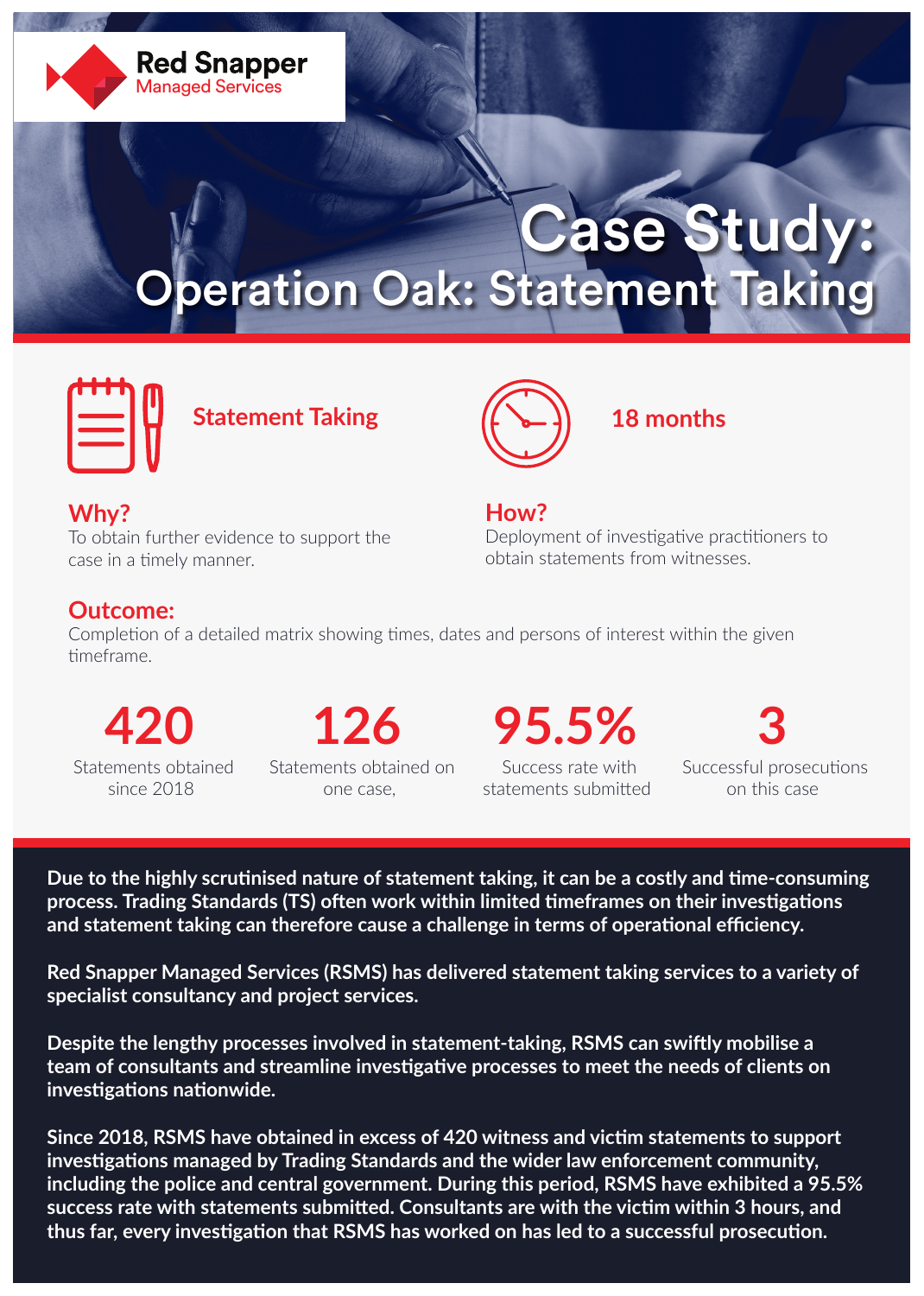#### **Operation Oak: Statement Taking**

RSMS began supporting a nationwide statement-taking operation with Trading Standards in April 2018 looking into door to door sales of fish. This investigation focused on door to door sellers suspected to be targeting areas commonly housing elderly people and using forced sale tactics to intimidate the buyers into purchasing at higher prices and/or in larger quantities. In most cases the areas that they were visiting were located in No Cold Caller zones issued by Trading Standards and other local authorities, such as the police.

In order to streamline this operation, RSMS used a specialised online system to record and save sensitive data. The Red Snapper Group (RSG) Investigation Management System (IMS) is a secure platform used to manage every action on an investigation. It stores the information of the victim/ witness, including their name, contact details and copies of electronic documentation relevant to the investigation.

Use of IMS has enabled RSMS to improve efficiency and lower costs associated with lost data, by collating it into one digital network. This is evidenced by the fact that the utilisation of the IMS system by Investigative Practitioners has resulted in the attainment of over 126 witness and victim statements on this case alone.

The RSMS Investigative Consultants are provided, through IMS, the relevant contact information of their designated witnesses. IMS enables all electronic documents to be saved securely. These documents range from blank copies of statements, exhibits labels and pro-formas, through to copies of completed questionnaires from the victim/witness, copies of exhibits such as emails and photos and other appropriate information.

IMS is accessible to authorised users only, such as the TS Manager, OIC, RSMS Investigative Consultant and the RSMS Project Manager through a controlled, web based secure browser.

The security of IMS is ensured by frequent penetration tests, as necessitated by a Cyber Essentials Scheme (5497371446941637) accreditation - a recent penetration test performed by a National Cyber Security Centre (NCSC) accredited penetration testing organisation showed the IMS system was above standards.

The quality of RSMS statement-taking services is assured by regular scrutiny. Every statement undergoes a robust review to ensure a high quality is achieved and to establish if there are any issues with the statement. The RSMS quality assurance process is completed by a statement Quality Assurance Consultant (QAC) who is a former detective from the police and a senior investigator with Trading Standards.

| <b>Grading</b> | <b>Level</b>           | <b>Description</b>                                                                                                      |
|----------------|------------------------|-------------------------------------------------------------------------------------------------------------------------|
|                | Poor statement         | Statement does not have the relevant points, missing information, does<br>not read well and poor level of grammar used. |
|                | Satisfactory statement | Quality meets minimum expectations but more information is required.                                                    |
|                | Satisfactory statement | Covers all relevant points, improvements can be made to increase quality.                                               |
|                | Good statement         | Covers all the relevant points required.                                                                                |
|                | High quality statement | Exceeds expectations.                                                                                                   |

This is reviewed using a pre-determined matrix system which is created at the very start of each project: